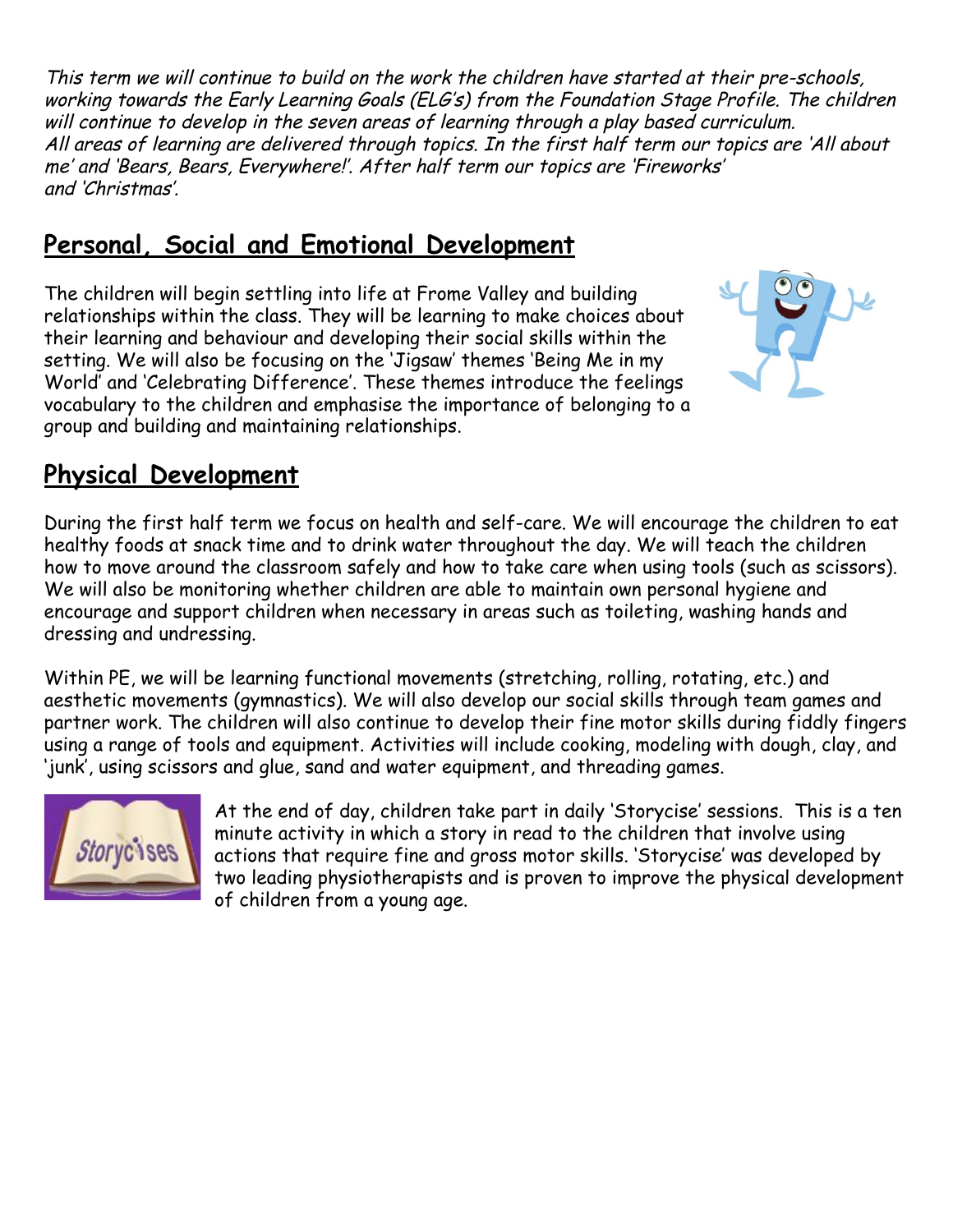#### **Communication and Language**

This term, we will be developing our speaking, understanding and listening skills. We will assign the children with talking partners for the first time and we then sit with our talking partners during carpet time. These partners are changed every

week to encourage the children to mix with each other. The children will begin to learn that to be an effective talking partner they need to turn their body to face their partner, take turns talking, listen to what their partner has to say and respond to what their partner says. The children will be expected to listen during input times and when possible ask and answer questions relating to the learning.

The children will also have plenty of play and exploring opportunities to develop these skills throughout the term, especially through activities such as small world and role play.

#### **Understanding of the World**

**(Science, RE, ICT and Design Technology)**

In the topic 'All about me' we will investigate different objects using all our senses. We will also begin talking about our families and home life and draw pictures of the people and objects that are important to us.



We will begin to learn about In ICT lessons, the children will be introduced to 'beebots' (mini bee robots) and will learn how to use and control them effectively using the control buttons. The children will also have opportunities to use tablet computers and digital cameras during exploring time.

The children will begin to learn about Christianity through Collective Worship this half term; this will be developed further throughout the term. We will also begin to touch upon world religions after half term through our topic fireworks. We will learn about different festivals that use fireworks as part of their celebrations.

#### **Mathematical Development**

In MD, we will be developing our skills in counting and ordering, comparing numbers and will be introducing the concepts of addition and subtraction. There will be a strong emphasis on recognising and forming numbers correctly. Using counting songs and activities, the children will begin to develop a sound knowledge of the number system and will learn to recognise 0 -20 in a wide range of contexts. Through our topic work the children will begin to apply their



mathematical knowledge to solve practical problems. We put a big emphasis on being able to count forwards and backwards and counting objects accurately as this will underpin a lot of our future work.

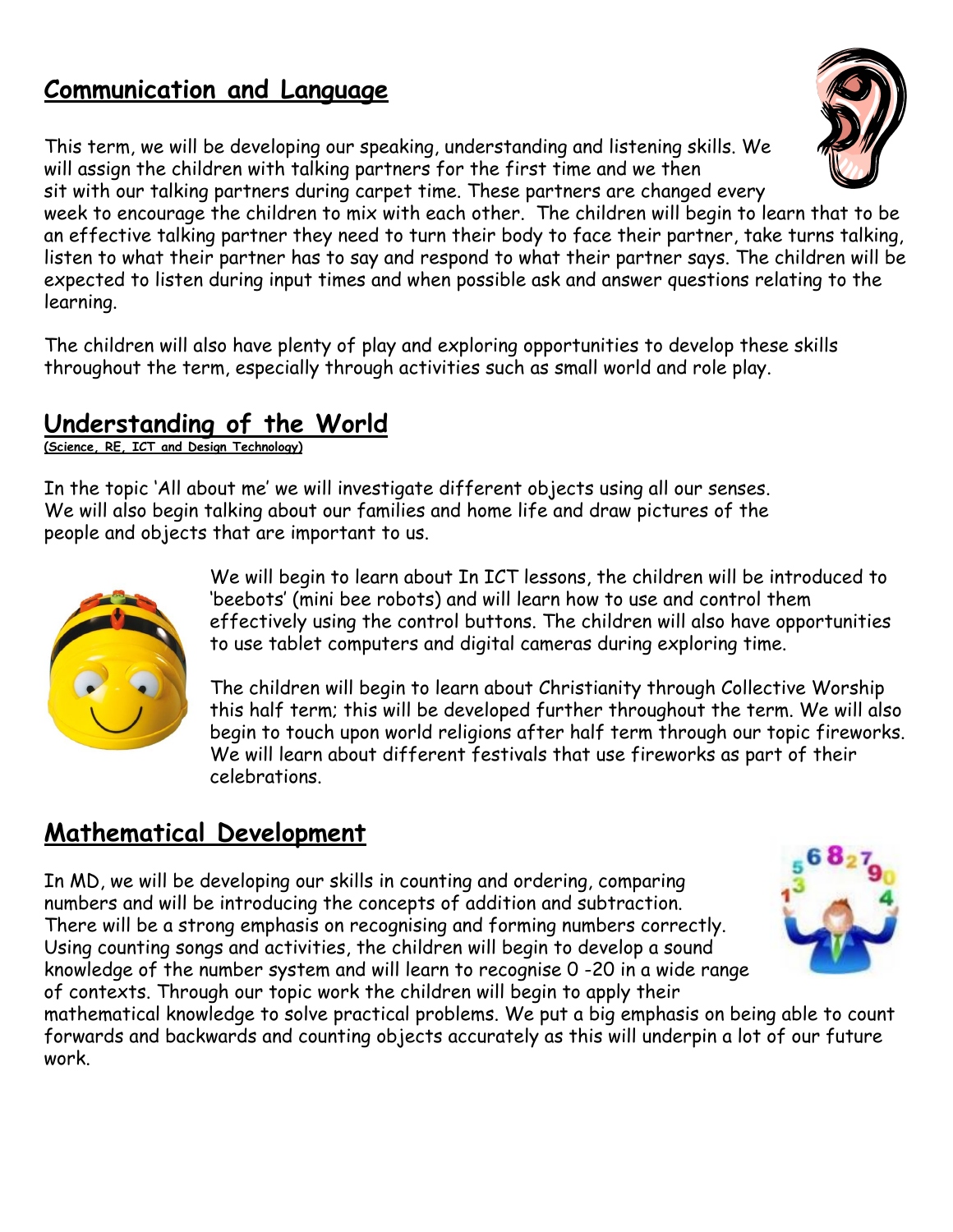#### **Literacy**

We will be looking at a range of Fiction and Non-fiction texts linked to our topics.



There will be a strong emphasis on phonics and developing reading skills. We teach phonics through the Read Write Inc phonics scheme and children participate in these sessions daily.

Phonic activities will include phonic and spelling games, blending and segmenting activities, group reading, role play and puppet work, writing in different mediums (i.e. sand, dough, foam, using ribbons), listening games and fine motor skill development activities to strengthen pencil grip.

#### **Expressive Arts and Design**

**(Art, Music)**

We will be experimenting with a range of artistic techniques, using different mediums and materials. The children will continue to develop their fine motor skills by handling a variety of tools and equipment. The children will be introduced to a range of instruments and will learn a range of different songs. We will also be using drama to support and extend our learning. We will also explore dance when it relates to our topics.